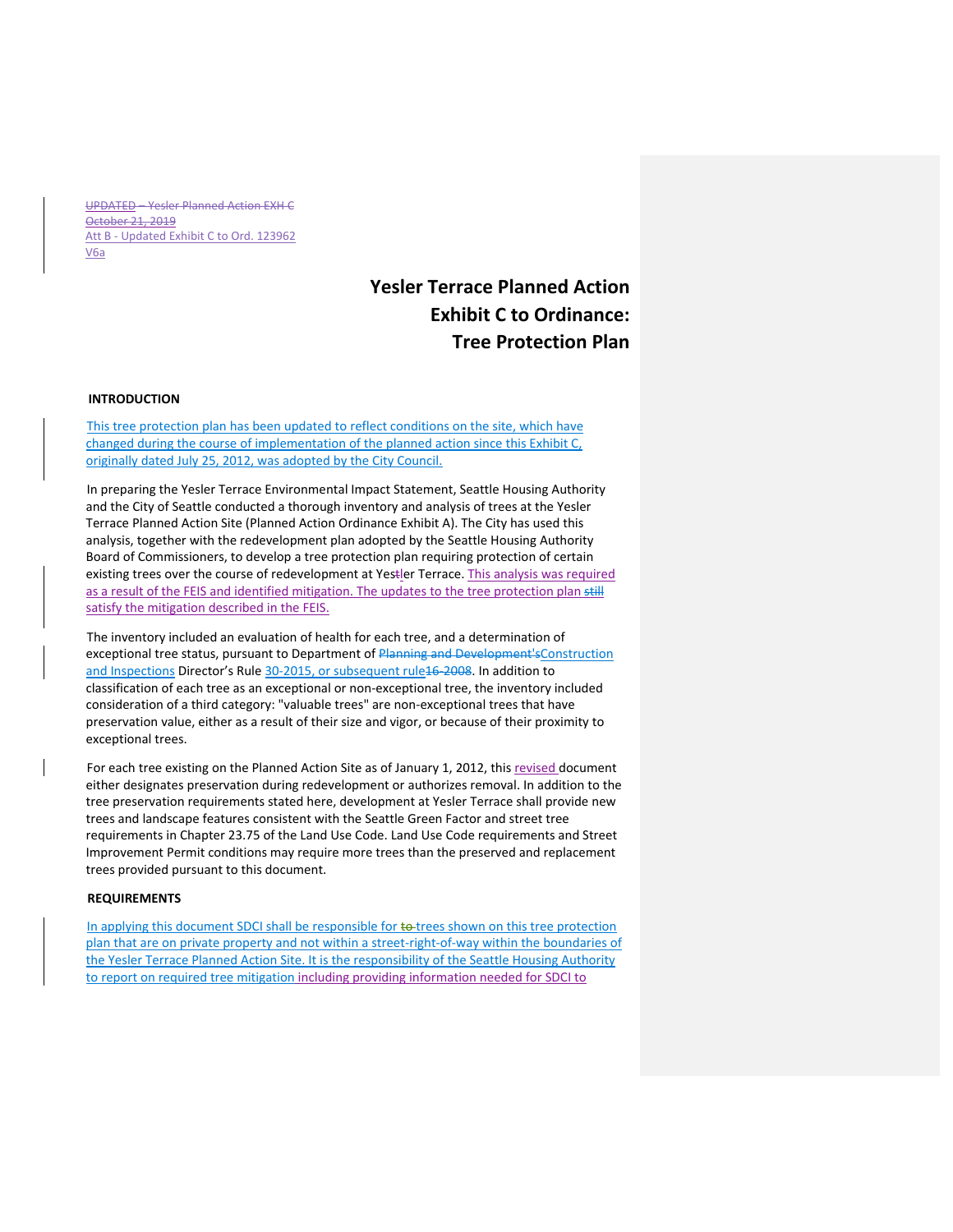UPDATED – Yesler Planned Action EXH C October 21, 2019 Att B ‐ Updated Exhibit C to Ord. 123962 V6a

determine if the proposal meets the PAO requirements, which means the applicant must documentit includes tree mitigation compliances within the PAO boundary, off-site citywide tree planting and/or payment in-lieu applicable to both Tier 1 and Tier 2 trees as required in the adopted Cooperative Agreement. Compliance with all tree mitigation requirements is to be reported after total build‐out of the Planned Action. This reporting on behalf of SHA is not intended to be required as part of the permit review process or necessary in order for SHA to obtain grading, demolition, master use, or building permits. The annual report that SHA submits to the SDCI Director required by the Cooperative Agreement will satisfy the SHA's reporting requirement. By entering into the Cooperative Agreement SHA is committed to the required tree mitigation.

In the following figures and table, each existing tree within the Yesler Terrace Planned Action Site is assigned to one of the following tiers:

**Tier 1:** Tier 1 trees are allowed to be removed and replaced at a 10:1 replacement ratio. Tier 1 trees are defined as Eexceptional or valuable trees in good health, and in locations where preservation can clearly be achieved within the planned street vacation/rededication and redevelopment plan. Trees in this category shall be preserved through protection in place or relocation (where specifically approved for relocation)removed with the SDCI Director's approval. If a tree in this category is lost-removed or damaged during, or before, or after development due to accidental damage, disease, the siting of development identified in the Planned Action, or other causes, it the Tier 1 tree shall be replaced within the Yestler Terrace Planned Action Site (Exhibit A to the Yesler Planned Action Ordinance), or off-site outside the Planned Action Site in a location identified by SHA and approved by the SDCI Director by 10 replacement trees. Each replacement tree shall be of a size and species determined by SDCIDPD to have a canopy cover potential of at least equal to the tree that was lost. Tree removal mitigation, including replacement trees or any payment in-lieu of tree replacement, shall be done pursuant to rules promulgated by the SDCI Director.

Tier 2: **The astept Tier 2** trees are authorized for removal. Trees in this category either are not viable in the long term due to disease, topping, or other health problems, or are in locations where disturbances during construction will make preservation infeasible. This includes exceptional trees in locations where anticipated grading or construction preclude tree retention. Each removed tree shall be replaced by one replacement tree. Each replacement tree shall be of a size and species determined by **DPD-SDCI** to have a canopy cover potential at least equal to the tree that was removed. Replacement trees shall be located within the Yesler Terrace Planned Action Site<sub>r</sub> or off-site outside the Planned Action Site in a location identified by SHA and approved by the SDCI Director. Tree removal mitigation, including replacement trees or payment in‐lieu of tree replacement shall be done pursuant to rules promulgated by the SDCI Director. except that if a planting and maintenance plan is approved by WSDOT, the applicant may elect to plant replacement trees on WSDOT property between the Planned Action Site and Interstate 5. During the course of redevelopment, Tier 2 trees may be preserved if site conditions allow and the applicant so chooses.

**Formatted:** Strikethrough

| Formatted: Not Highlight        |
|---------------------------------|
| Formatted: Not Highlight        |
| Formatted: Strikethrough        |
| Formatted: Not Highlight        |
| <b>Formatted:</b> Strikethrough |
| <b>Formatted:</b> Strikethrough |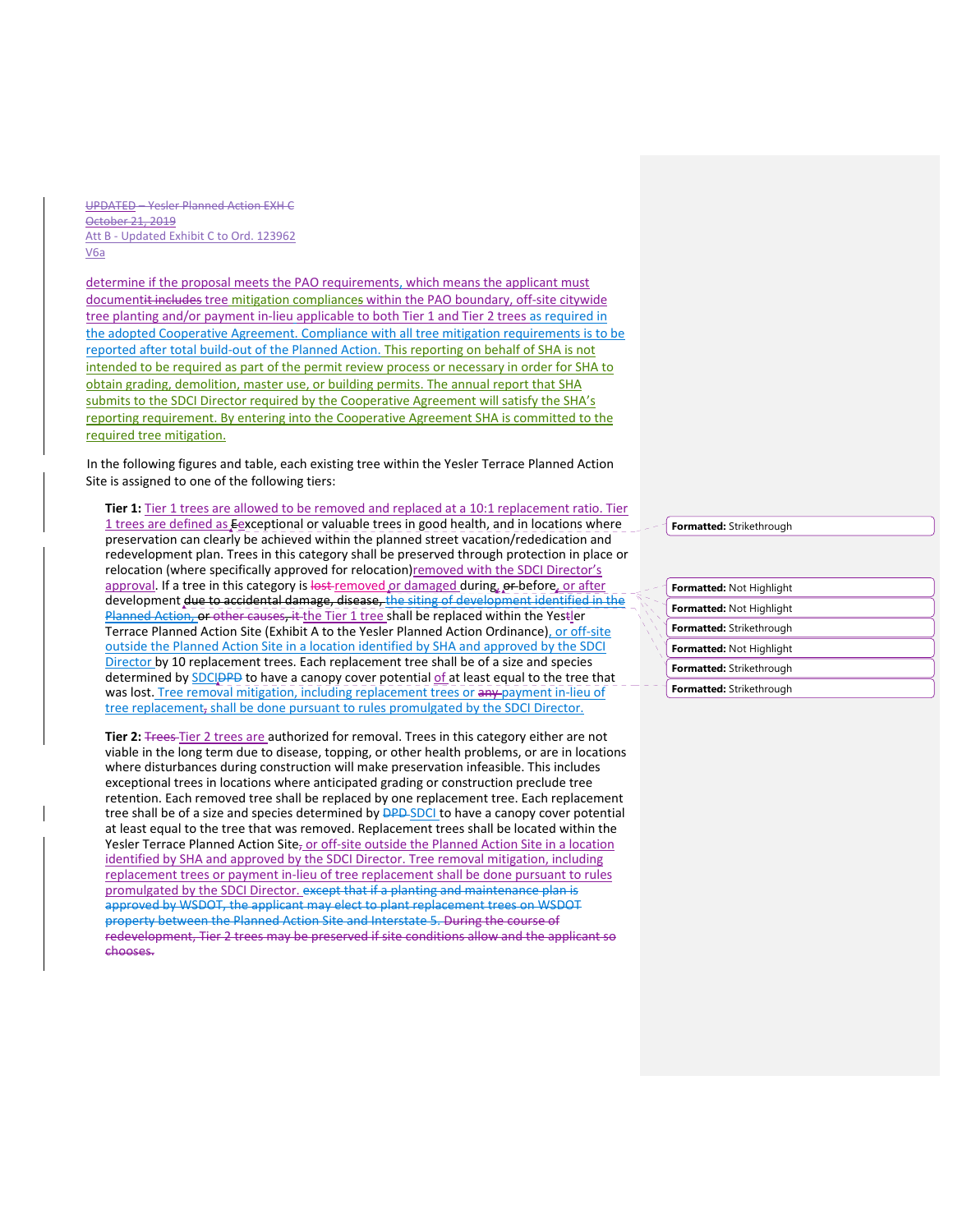UPDATED – Yesler Planned Action EXH C October 21, 2019 Att B - Updated Exhibit C to Ord. 123962 V6a

Replacement trees provided pursuant to this plan may include plantings on lots or in abutting rights-of-way, if approved by the Director of Transportation. If a planting and maintenance plan is approved by WSDOT, the applicant may elect to plant replacement trees on WSDOT property between the Planned Action Site and Interstate 5. All tree plantings shall conform to provisions in SDCIDPD Director's Rule 30-15 or subsequent rule10-201 1, including but not limited to soil amendments and tree spacing. For trees that will be preserved, protection techniques shall be identified in Master Use Permit, demolition, and building permit applications.

At a minimum, project proposals for lots that include or are adjacent to Tier 1 trees shall:

- Use fences and signage to protect trees and their critical root zones (CRZs, as defined in  $\leftarrow$  -City of Seattle 201 1 Standard Plan #133) during construction, consistent with SDCIDPD Director's Rule 10-201130-2015 or subsequent rule.
- Where possible, in accordance with the Yesler Terrace Master Planned Community Design Guidelines or subsequent guidelines, the applicant shall dDesign buildings, underground structures, sidewalks, roads, and other hardscape elements to avoid disturbance of trees and their CRZs.
- Install new trees and other landscape features in a manner that does not negatively affect the health of preserved trees, consistent with **DPD-SDCI** Director's Rule 10-201130‐2015 or subsequent rule.
- Comply with any other specific arboricultural techniques that SDCIDPD or SDOT deems necessary for preservation given specific site conditions.

The figures and table show trees in the portion of the Yesler Terrace Redevelopment Area east of Boren Avenue, which is outside the Planned Action Site. The information in this Tree Protection Plan will be taken into account by SDCIDPD in reviewing permit applications in the area east of Boren. However, the The Planned Action Ordinance and its Exhibit C Tree Protection Plan do not apply as requirements to permit applications or to development outside of the Planned Action Site.

**Formatted:** Left

**Formatted:** Font: 12 pt, Strikethrough

**Formatted:** Font: 12 pt

**Formatted:** Not Highlight

**Formatted:** Not Highlight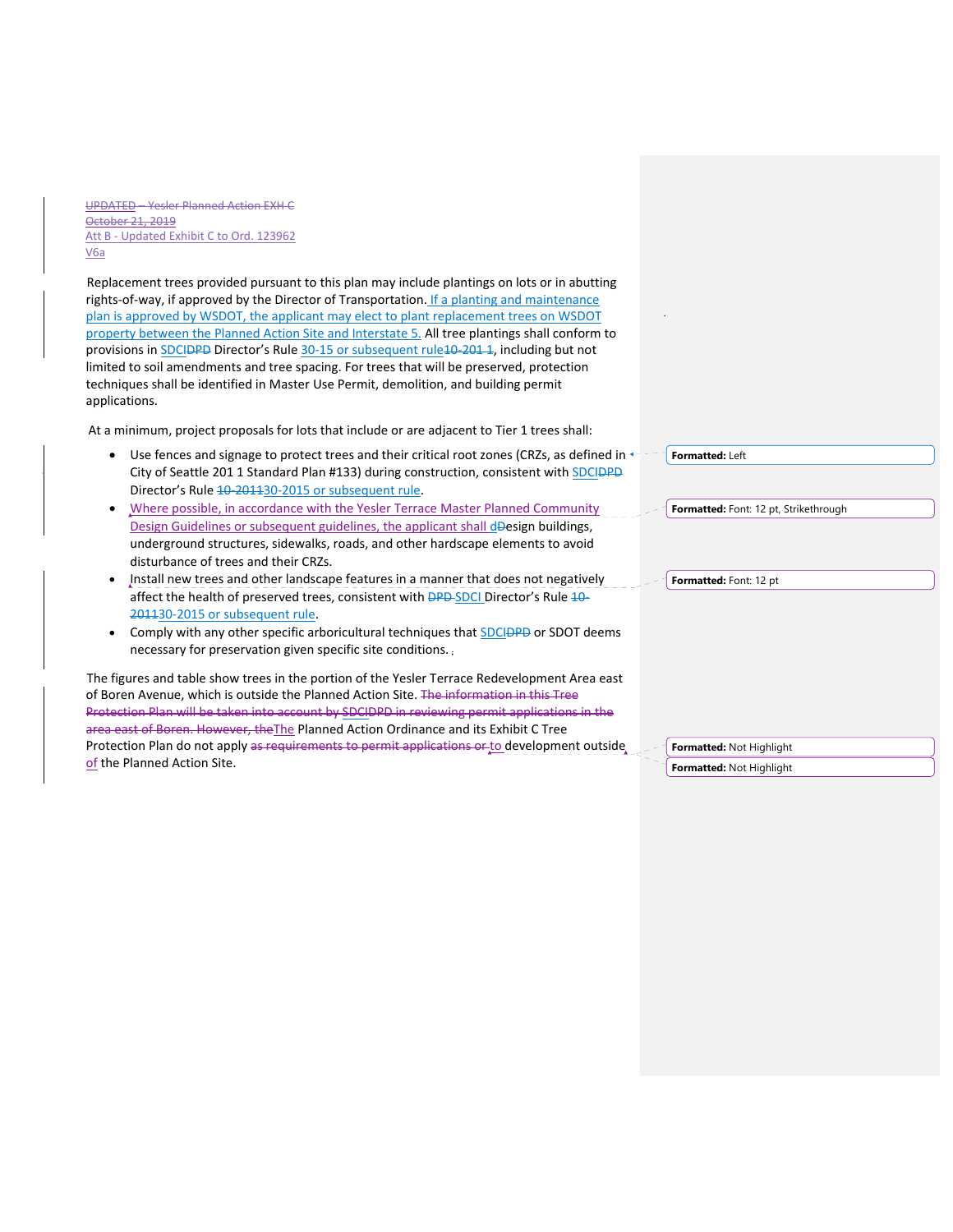

## **Tree Protection Plan Inventory**

Tree information based on Appendix G of the "Yesler Terrace Redevelopment Draft EIS" (October, 2010). Gaps in the tree tag numbers indicate trees that were removed prior to January 1, 2012.

| <b>Tree Tag</b><br># | Tier<br>#      | <b>Botanical Name</b>        | <b>Common Name</b>            |
|----------------------|----------------|------------------------------|-------------------------------|
| 1                    | 2              | Mountain pine                | Pinus mugo ssp. Uncinata      |
| 2                    | 2              | Thornless cockspur haw thorn | Crataegus crus-gali 'Inermis' |
| 3                    | 2              | Norw ay maple                | Acer platanoides              |
| 6                    | 2              | Scots pine                   | Pinus sylvestris              |
| 7                    | 2              | European w hite birch        | Betula pendula                |
| 8                    | 2              | European w hite birch        | Betula pendula                |
| 9                    | 2              | Norw ay maple                | Acer platanoides              |
| 10                   | 2              | Norw ay maple                | Acer platanoides              |
| 11                   | 2              | Norw ay maple                | Acer platanoides              |
| 12                   | 2              | Norw ay maple                | Acer platanoides              |
| 13                   | 2              | Norw ay maple                | Acer platanoides              |
| 14                   | 2              | Port Orford cedar            | Chamaecyparis law soniana     |
| 15                   | 2              | Scots pine                   | Pinus sylvestris              |
| 17                   | 2              | European w hite birch        | Betula pendula                |
| 18                   | 2              | Norw ay maple                | Acer platanoides              |
| 19                   | $\overline{2}$ | Port Orford Cedar cultivar   | Chamaecyparis law soniana     |
| 20                   | 2              | Saw ara falsecypress         | Chamaecyparis pisifera        |
| 21                   | 2              | Norw ay spruce               | Picea abies                   |
| 22                   | 2              | Portuguese laurel            | Prunus lucitanica             |
| 23                   | 2              | Portuguese laurel            | Prunus lucitanica             |
| 24                   | 2              | Japanese w hite pine         | Pinus parviflora              |
| 25                   | 2              | Japanese w hite pine         | Pinus parviflora              |
| 26                   | 2              | Red oak                      | Quercus rubra                 |
| 27                   | 1              | Red oak                      | Quercus rubra                 |
| 28                   | $\overline{c}$ | Norw ay maple                | Acer platanoides              |
| 29                   | 2              | Norw ay maple                | Acer platanoides              |
| 32                   | 2              | Mountain pine                | Pinus mugo ssp. uncinata      |
| 33                   | $\overline{2}$ | Hinoki falsecypress cypress  | Chamaecyparis obtusa          |
| 34                   | $\overline{2}$ | English holly                | llex aquifolium               |
| 35                   | 2              | English holly                | llex aquifolium               |
| 36                   | 2              | Mountain ash                 | Sorbus aucuparia              |
| 37                   | 2              | Norw ay maple                | Acer platanoides              |
| 38                   | 2              | European w hite birch        | Betula pendula                |
| 39                   | 2              | Western red cedar            | Thuja plicata                 |
| 40                   | 2              | Fraser photinia              | Photinia x fraseri            |
| 41                   | $\overline{2}$ | Fraser photinia              | Photinia x fraseri            |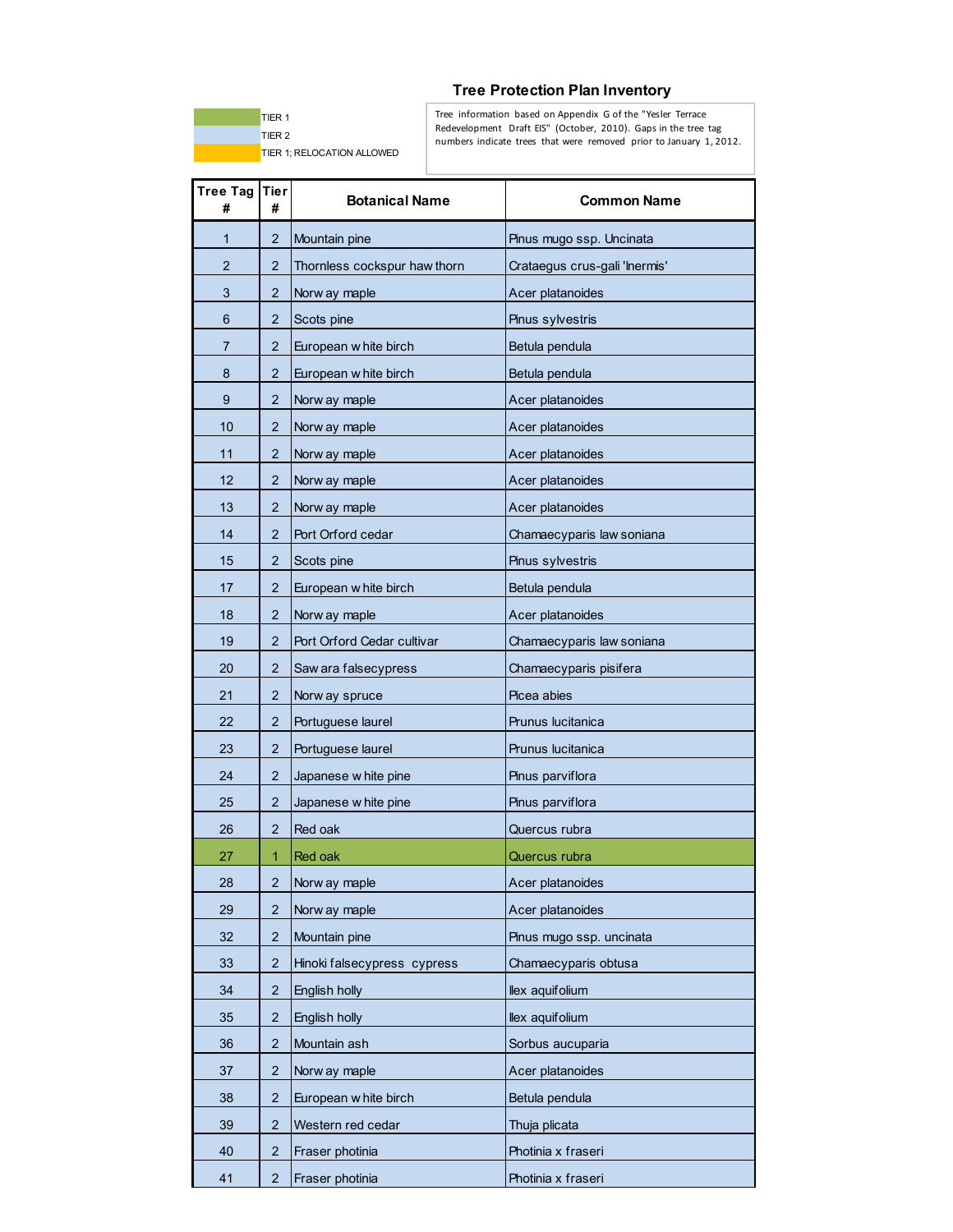| Tree Tag<br># | Tier<br>#      | <b>Botanical Name</b>       | <b>Common Name</b>               |
|---------------|----------------|-----------------------------|----------------------------------|
| 42            | $\overline{2}$ | Rocky Mountain glow maple   | Acer grandidentatum 'Schmidt     |
| 43            | 2              | European w hite birch       | Betula pendula                   |
| 44            | 2.             | Norw ay maple               | Acer platanoides                 |
| 46            | $\overline{2}$ | Norw ay maple               | Acer platanoides                 |
| 47            | 2              | Norw ay maple               | Acer platanoides                 |
| 48            | 2              | Norw ay maple               | Acer platanoides                 |
| 49            | 2              | Norw ay maple               | Acer platanoides                 |
| 50            | $\overline{2}$ | Norw ay maple               | Acer platanoides                 |
| 51            | $\overline{2}$ | European w hite birch       | Betula pendula                   |
| 52            | $\overline{2}$ | Lavalle haw thorn           | Crataegus x lavallei             |
| 53            | 2              | Siberian elm                | Ulmus pumila                     |
| 54            | $\overline{2}$ | Vine maple                  | Acer circinatum                  |
| 55            | 2              | Siberian elm                | Ulmus pumila                     |
| 56            | $\overline{2}$ | Norw ay maple               | Acer platanoides                 |
| 57            | 2              | Norw ay maple               | Acer platanoides                 |
| 58            | $\overline{2}$ | Norw ay maple               | Acer platanoides                 |
| 59            | $\overline{2}$ | Chinese juniper             | Juniperus chinensis              |
| 60            | 2              | Chinese juniper             | Juniperus chinensis              |
| 61            | $\overline{2}$ | Chinese juniper             | Juniperus chinensis              |
| 62            | $\overline{2}$ | Chinese juniper             | Juniperus chinensis              |
| 63            | 2              | Norw ay spruce              | Picea abies                      |
| 64            | 2              | Douglas-fir                 | Pseudostuga menzeisii            |
| 66            | 2              | Norw ay maple               | Acer platanoides                 |
| 67            | 2              | Chinese juniper             | Juniperus chinensis              |
| 68            | 2              | Pink flow ering dogw ood    | Cornus florida 'Cherokee Chief'  |
| 69            | 2              | Chinese photinia            | Photinia serrulata               |
| 70            | 2              | Scots pine                  | Pinus sylvestris                 |
| 71            | $\overline{2}$ | Hinoki falsecypress cypress | Chamaecyparis obtusa             |
| 72            | 2              | <b>Blue Atlas cedar</b>     | Cedrus atlantica 'Glauca'        |
| 73            | 1              | Deodor cedar                | Cedrus deodara                   |
| 74            | 1              | Norw ay maple               | Acer platanoides                 |
| 75            | 1              | Purple-leaf plum            | Prunus cerasifera 'Atropurpurea' |
| 76            | 1              | Chinese photinia            | Photinia serrulata               |
| 77            | 2              | English holly               | llex aquifolium                  |
| 78            | 2              | Chinese juniper             | Juniperus chinensis              |
| 79            | $\overline{2}$ | Chinese juniper             | Juniperus chinensis              |
| 80            | $\overline{2}$ | Port Orford Cedar           | Chamaecyparis law soniana        |
| 81            | 2              | Chinese juniper             | Juniperus chinensis              |
| 82            | 2              | Chinese juniper             | Juniperus chinensis              |
| 83            | $\overline{2}$ | Chinese juniper             | Juniperus chinensis              |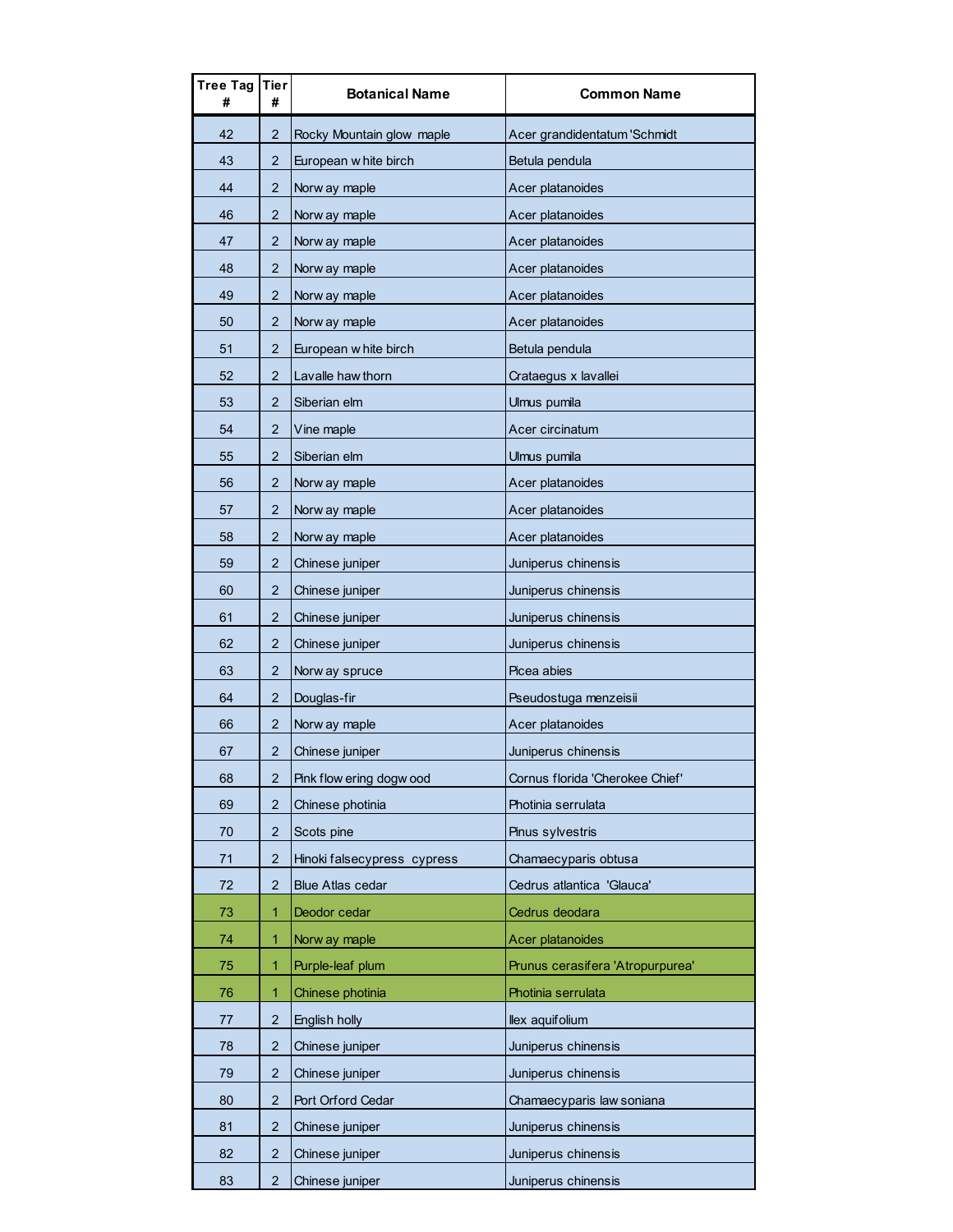| Tree Tag<br># | Tier<br>#      | <b>Botanical Name</b>       | <b>Common Name</b>               |
|---------------|----------------|-----------------------------|----------------------------------|
| 84            | $\overline{2}$ | Chinese juniper             | Juniperus chinensis              |
| 85            | 2              | Chinese juniper             | Juniperus chinensis              |
| 86            | $\overline{2}$ | Chinese juniper             | Juniperus chinensis              |
| 87            | $\overline{2}$ | Chinese juniper             | Juniperus chinensis              |
| 88            | $\overline{2}$ | Norw ay maple               | Acer platanoides                 |
| 89            | 2              | <b>Black locust</b>         | Robinia pseudoacacia             |
| 90            | 2              | English holly               | llex aquifolium                  |
| 91            | $\overline{2}$ | Chinese juniper             | Juniperus chinensis              |
| 92            | $\overline{2}$ | Chinese juniper             | Juniperus chinensis              |
| 93            | $\overline{2}$ | Chinese juniper             | Juniperus chinensis              |
| 94            | 2              | Chinese juniper             | Juniperus chinensis              |
| 95            | $\overline{2}$ | Chinese juniper             | Juniperus chinensis              |
| 96            | $\overline{2}$ | Lavalle haw thorn           | Crataegus x lavallei             |
| 97            | $\overline{2}$ | European w hite birch       | Betula pendula                   |
| 98            | 2              | Arborvitae                  | Thuja occidentalis 'Pyramidalis' |
| 99            | $\overline{2}$ | Silver maple                | Acer saccharinum                 |
| 100           | $\overline{2}$ | European w hite birch       | Betula pendula                   |
| 101           | 2              | Chinese juniper             | Juniperus chinensis              |
| 102           | $\overline{2}$ | Lavalle haw thorn           | Crataegus x lavallei             |
| 103           | $\overline{2}$ | Chinese juniper             | Juniperus chinensis              |
| 104           | $\overline{2}$ | Hinoki falsecypress cypress | Chamaecyparis obtusa             |
| 105           | 2              | Norw ay maple               | Acer platanoides                 |
| 107           | 2              | Flow ering dogw ood         | Cornus florida                   |
| 108           | 2              | Scots pine                  | Pinus sylvestris                 |
| 109           | 2              | Norw ay maple               | Acer platanoides                 |
| 110           | $\overline{2}$ | Atlas cedar                 | Cedrus atlantica                 |
| 111           | 2              | Fruiting apple              | Malus sp.                        |
| 112           | $\overline{2}$ | Saw ara falsecypress        | Chamaecyparis pisifera           |
| 113           | $\overline{2}$ | Lavalle haw thorn           | Crataegus x lavallei             |
| 114           | 2              | Horsechestnut               | Aesculus hippocastanum           |
| 115           | 2              | English oak                 | Quercus robur                    |
| 116           | 1              | English oak                 | Quercus robur                    |
| 117           | 2              | Fruiting plum               | prunus x domestica               |
| 118           | 2              | Norw ay maple               | Acer platanoides                 |
| 119           | 2              | Saw ara falsecypress        | Chamaecyparis pisifera           |
| 120           | $\overline{2}$ | European w hite birch       | Betula pendula                   |
| 121           | $\overline{2}$ | Lavalle haw thorn           | Crataegus x lavallei             |
| 122           | 2              | European w hite birch       | Betula pendula                   |
| 123           | $\overline{c}$ | European w hite birch       | Betula pendula                   |
| 124           | $\overline{2}$ | Saw ara falsecypress        | Chamaecyparis pisifera           |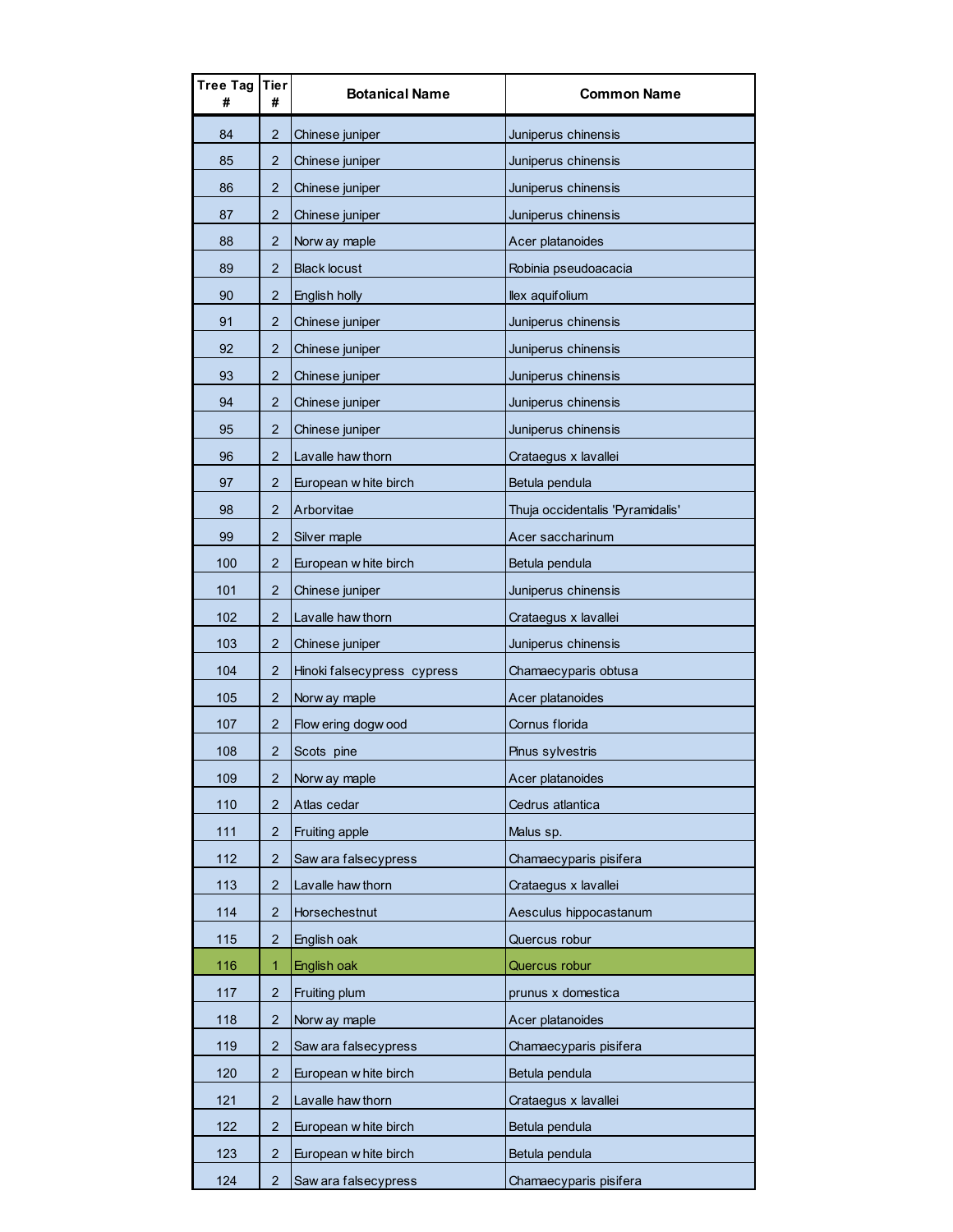| Tree Tag Tier | #                       | <b>Botanical Name</b>     | <b>Common Name</b>                      |
|---------------|-------------------------|---------------------------|-----------------------------------------|
| 125           | 2                       | Saw ara falsecypress      | Chamaecyparis pisifera                  |
| 126           | 2                       | Saw ara falsecypress      | Chamaecyparis pisifera                  |
| 127           | $\overline{2}$          | Saw ara falsecypress      | Chamaecyparis pisifera                  |
| 128           | $\overline{2}$          | Western red cedar         | Thuja plicata                           |
| 129           | 2                       | English holly             | llex aquifolium                         |
| 130           | $\overline{2}$          | Purple-leaf plum          | Prunus cerasifera 'Atropurpurea'        |
| 131           | $\overline{2}$          | European w hite birch     | Betula pendula                          |
| 132           | $\overline{2}$          | White mulberry            | Morus alba                              |
| 133           | 2                       | Garden plum               | Prunus sp.                              |
| 134           | 2                       | Saw ara falsecypress      | Chamaecyparis pisifera                  |
| 136           | 2                       | Western red cedar         | Thuja plicata                           |
| 137           | $\overline{2}$          | Rocky Mountain glow maple | Acer grandidentatum 'Schmidt'           |
| 138           | 2                       | Saw ara falsecypress      | Chamaecyparis pisifera                  |
| 139           | 2                       | Port Orford Cedar         | Chamaecyparis law soniana               |
| 140           | $\overline{2}$          | Port Orford Cedar         | Chamaecyparis law soniana               |
| 141           | 2                       | Saw ara falsecypress      | Chamaecyparis pisifera                  |
| 142           | 2                       | Horsechestnut             | Aesculus hippocastanum                  |
| 143           | 2                       | Fruiting cherry           | Prunus sp.                              |
| 144           | 2                       | Saw ara falsecypress      | Chamaecyparis pisifera                  |
| 145           | $\overline{2}$          | Norw ay spruce            | Picea abies                             |
| 146           | 2                       | Saw ara falsecypress      | Chamaecyparis pisifera                  |
| 147           | 2                       | Green ash                 | Fraxinus pennsylvanica                  |
| 148           | $\overline{2}$          | White poplar              | Populus alba                            |
| 149           | 2                       | Saw ara falsecypress      | Chamaecyparis pisifera                  |
| 150           | $\overline{\mathbf{c}}$ | Saw ara falsecypress      | Chamaecyparis pisifera                  |
| 151           | 2                       | Red oak                   | Quercus rubra                           |
| 152           | $\overline{2}$          | Norw ay maple             | Acer platanoides                        |
| 153           | 2                       | Mazzard cherry            | Prunus avium                            |
| 154           | 2                       | Arborvitae                | Thuja plicata 'Pyramidalis'             |
| 156           | $\overline{2}$          | Red oak                   | Quercus rubra                           |
| 157           | $\overline{2}$          | Saw ara falsecypress      | Chamaecyparis pisifera                  |
| 158           | 1                       | Japanese maple            | Acer palmatum                           |
| 159           | 2                       | Hinoki falsecypress       | Chamaecyparis obtusa                    |
| 160           | 2                       | Katsura                   | Cercidiphyllum japonicum                |
| 161           | $\overline{2}$          | Port Orford cedar         | Chamaecyparis law soniana               |
| 162           | 2                       | Saucer magnolia           | Magnolia x soulangeana, 'Rustica Rubra' |
| 163           | 2                       | Western red cedar         | Thuja plicata                           |
| 164           | $\overline{2}$          | Juniper                   | Juniperus sp.                           |
| 165           | $\overline{2}$          | English holly             | llex aquifolium                         |
| 166           | 2                       | Norw ay maple             | Acer platanoides                        |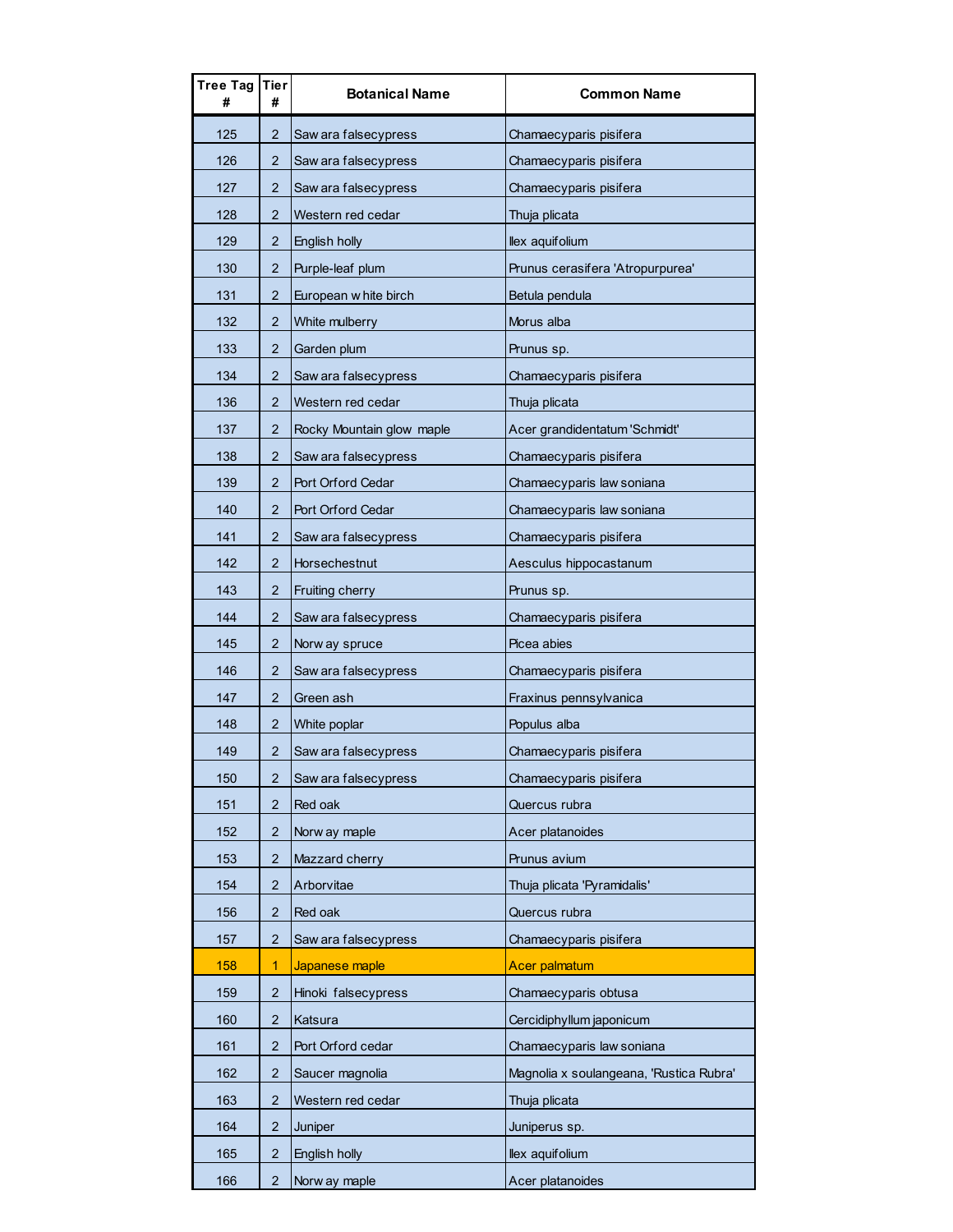| Tree Tag<br># | Tier<br>#               | <b>Botanical Name</b>        | <b>Common Name</b>                  |
|---------------|-------------------------|------------------------------|-------------------------------------|
| 167           | 1.                      | <b>Yellow Buckeye</b>        | Aesculus octanda                    |
| 168           | $\overline{2}$          | Italian stone pine           | Pinus pinea                         |
| 169           | $\overline{2}$          | European w hite birch        | Betula pendula                      |
| 170           | 2                       | <b>Russian olive</b>         | Eleagnus angustifolia               |
| 171           | 2                       | Purple-leaf plum             | Prunus cerasifera 'Atropurpurea'    |
| 172           | $\overline{2}$          | Western red cedar            | Thuja plicata                       |
| 173           | 1                       | Douglas-fir                  | Pseudostuga menzeisii               |
| 174           | $\overline{2}$          | Lavalle haw thorn            | Crataegus x lavallei                |
| 175           | 2                       | Thundercloud flow ering plum | Prunus cerasifera 'Thundercloud'    |
| 176           | 1                       | <b>Black locust</b>          | Robinia pseudoacacia                |
| 177           | 2                       | <b>Blue Atlas cedar</b>      | Cedrus atlantica 'Glauca'           |
| 178           | 2                       | Saw ara falsecypress         | Chamaecyparis pisifera              |
| 179           | 2                       | Western red cedar            | Thuja plicata                       |
| 180           | 2                       | English holly                | llex aquifolium                     |
| 181           | 2                       | Norw ay maple                | Acer platanoides                    |
| 182           | $\overline{2}$          | Fruit plum                   | Prunus sp.                          |
| 183           | 2                       | Scots pine                   | Pinus sylvestris                    |
| 184           | $\overline{2}$          | European w hite birch        | Betula pendula                      |
| 185           | 2                       | European w hite birch        | Betula pendula                      |
| 186           | 2                       | Norw ay maple                | Acer platanoides                    |
| 188           | 2                       | Little leaf linden           | Tilia cordata                       |
| 189           | 2                       | Schw edler Maple             | Acer platanoides 'Schw edleri'      |
| 190           | 2                       | Yellow Buckeye               | Aesculus octanda                    |
| 191           | 2                       | European w hite birch        | Betula pendula                      |
| 192           | $\overline{\mathbf{c}}$ | European w hite birch        | Betula pendula                      |
| 193           | 2                       | European w hite birch        | Betula pendula                      |
| 194           | 2                       | Saw ara falsecypress         | Chamaecyparis pisifera              |
| 195           | 2                       | Port Orford cedar            | Chamaecyparis law soniana           |
| 196           | 2                       | Norw ay maple                | Acer platanoides                    |
| 198           | 2                       | Chinese juniper              | Juniperus chinensis                 |
| 199           | 2                       | Norw ay maple                | Acer platanoides                    |
| 200           | 1                       | Red oak                      | Quercus rubra                       |
| 201           | 2                       | European w hite birch        | Betula pendula                      |
| 202           | 2                       | Norw ay maple                | Acer platanoides                    |
| 203           | $\overline{2}$          | Chinese juniper              | Juniperus chinensis                 |
| 204           | 2                       | Mazzard cherry               | Prunus avium                        |
| 205           | 2                       | Black cottonw ood            | Populus trichocarpa                 |
| 206           | 2                       | Scots pine                   | Pinus sylvestris                    |
| 207           | 2                       | Scots pine                   | Pinus sylvestris                    |
| 208           | 2                       | Purple-leaf sycamore maple   | Acer pseudoplatanus 'Atropurpureum' |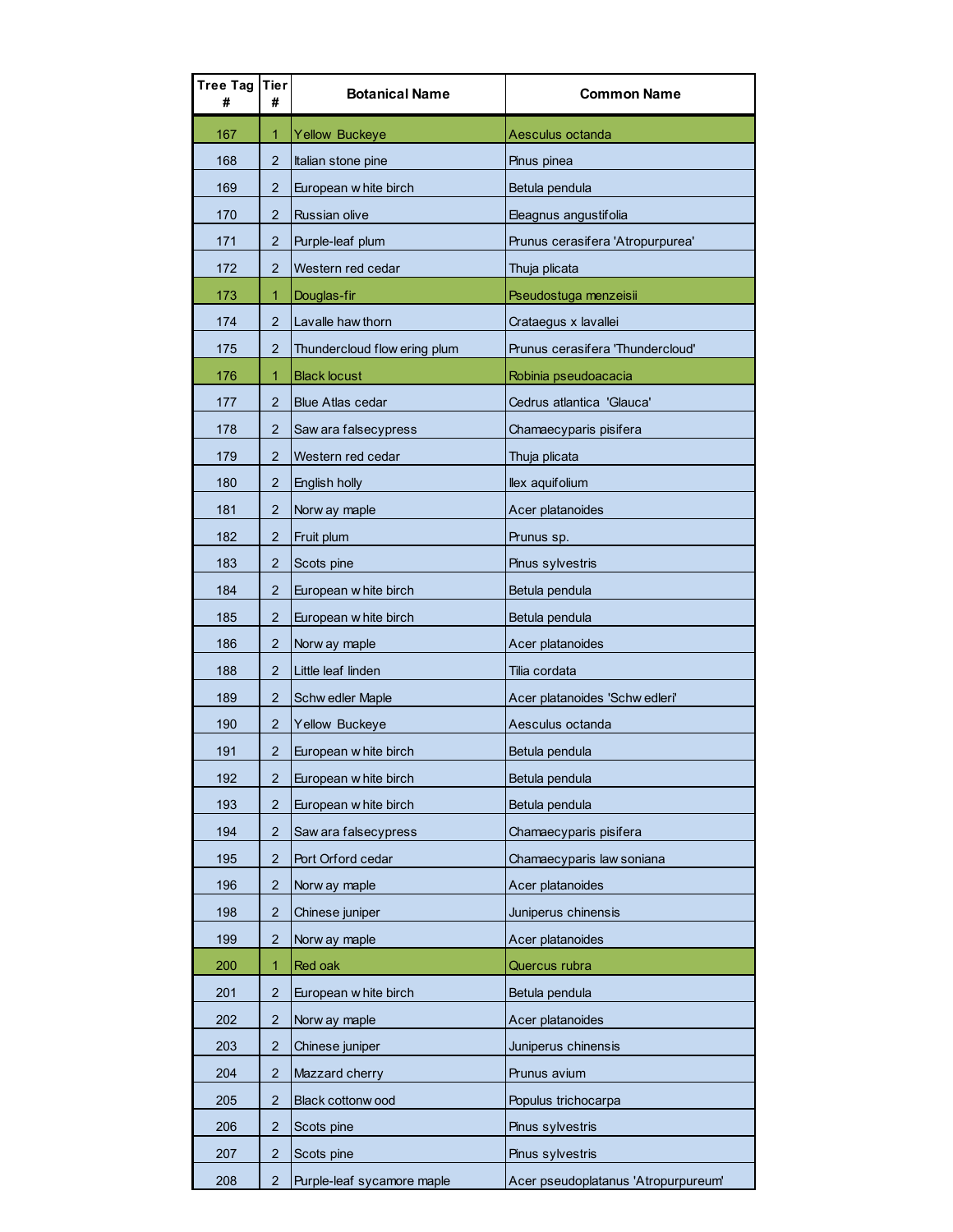| Tree Tag | Tier<br>#      | <b>Botanical Name</b>      | <b>Common Name</b>                  |
|----------|----------------|----------------------------|-------------------------------------|
| 209      | 2              | Norw ay spruce             | Picea abies                         |
| 210      | 2              | Horsechestnut              | Aesculus hippocastanum              |
| 211      | 2              | Norw ay maple              | Acer platanoides                    |
| 212      | $\overline{2}$ | Western red cedar          | Thuja plicata                       |
| 213      | $\overline{2}$ | Norw ay maple              | Acer platanoides                    |
| 214      | 2              | Norw ay maple              | Acer platanoides                    |
| 215      | 2              | <b>Black locust</b>        | Robinia pseudoacacia                |
| 216      | $\overline{2}$ | <b>Black locust</b>        | Robinia pseudoacacia                |
| 217      | 2              | Weeping willow             | Salix babylonica                    |
| 218      | 2              | Purple-leaf plum           | Prunus cerasifera 'Atropurpurea'    |
| 219      | 2              | Fruit apple                | Malus sp.                           |
| 220      | $\overline{2}$ | Norw ay maple              | Acer platanoides                    |
| 221      | 2              | Norw ay maple              | Acer platanoides                    |
| 222      | $\overline{2}$ | Norw ay maple              | Acer platanoides                    |
| 223      | 2              | Grand fir                  | Abies grandis                       |
| 224      | $\overline{2}$ | <b>Black locust</b>        | Robinia pseudoacacia                |
| 225      | 2              | <b>Black cottonw ood</b>   | Populus trichocarpa                 |
| 226      | 2              | Purple-leaf sycamore maple | Acer pseudoplatanus 'Atropurpureum' |
| 227      | $\overline{2}$ | <b>Black locust</b>        | Robinia pseudoacacia                |
| 228      | $\overline{2}$ | Horsechestnut              | Aesculus hippocastanum              |
| 229      | $\overline{2}$ | Western red cedar          | Thuja plicata                       |
| 230      | 2              | Norw ay maple              | Acer platanoides                    |
| 231      | 2              | European w hite birch      | Betula pendula                      |
| 232      | 2              | Saw ara faslecypress       | Chamaecyparis pisifera              |
| 233      | $\overline{2}$ | Purple-leaf sycamore maple | Acer pseudoplatanus 'Atropurpureum' |
| 234      | 2              | Saw ara falsecypress       | Chamaecyparis pisifera              |
| 235      | 2              | Chinese photinia           | Photinia serrulata                  |
| 236      | 2              | Norw ay spruce             | Picea abies                         |
| 237      | 2              | Saw ara falsecypress       | Chamaecyparis pisifera              |
| 238      | $\overline{c}$ | Fruit plum                 | Prunus sp.                          |
| 239      | 2              | Norw ay maple              | Acer platanoides                    |
| 240      | 2              | Purple-leaf sycamore maple | Acer pseudoplatanus 'Atropurpureum' |
| 241      | 2              | Norw ay maple              | Acer platanoides                    |
| 242      | 2              | Douglas-fir                | Pseudostuga menzeisii               |
| 243      | $\overline{c}$ | Douglas-fir                | Pseudostuga menzeisii               |
| 244      | $\overline{2}$ | Purple-leaf sycamore maple | Acer pseudoplatanus 'Atropurpureum' |
| 245      | 2              | Cherry                     | Prunus sp.                          |
| 246      | 2              | Atlas cedar                | Cedrus atlantica                    |
| 247      | 2              | Norw ay maple              | Acer platanoides                    |
| 248      | $\overline{2}$ | Purple-leaf sycamore maple | Acer pseudoplatanus 'Atropurpureum' |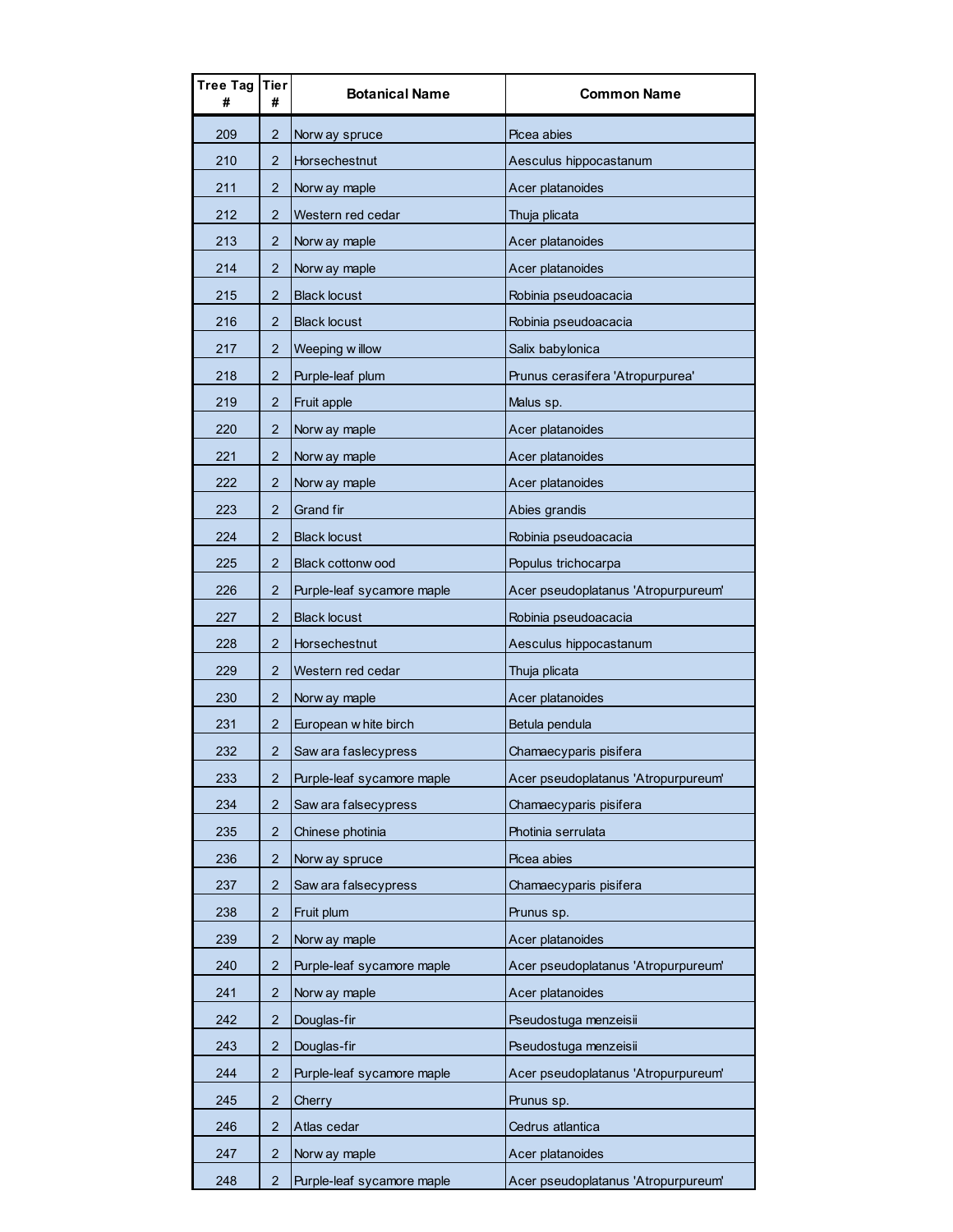| Tree Tag<br># | Tier<br>#      | <b>Botanical Name</b>      | <b>Common Name</b>                  |
|---------------|----------------|----------------------------|-------------------------------------|
| 249           | 2              | Fruit plum                 | Prunus sp.                          |
| 250           | 2              | Western red cedar          | Thuja plicata                       |
| 251           | 2.             | Norw ay maple              | Acer platanoides                    |
| 252           | $\overline{2}$ | Saw ara falsecypress       | Chamaecyparis pisifera              |
| 253           | 2              | Norw ay maple              | Acer platanoides                    |
| 254           | $\overline{2}$ | Saw ara falsecypress       | Chamaecyparis pisifera              |
| 255           | 2              | Saw ara falsecypress       | Chamaecyparis pisifera              |
| 256           | $\overline{2}$ | Saw ara falsecypress       | Chamaecyparis pisifera              |
| 257           | $\overline{2}$ | Fruit plum                 | Prunus sp.                          |
| 258           | 2              | Saucer magnolia            | Magnolia soulangean                 |
| 259           | 2              | Norw ay maple              | Acer platanoides                    |
| 260           | $\overline{2}$ | Fruit pear                 | Pyrus sp.                           |
| 261           | 2              | Norw ay maple              | Acer platanoides                    |
| 262           | $\overline{2}$ | Lilac                      | Syringa vulgaris                    |
| 263           | 2              | English yew                | Taxus baccata                       |
| 264           | $\overline{2}$ | <b>Black locust</b>        | Robinia pseudoacacia                |
| 265           | 2              | Purple-leaf sycamore maple | Acer pseudoplatanus 'Atropurpureum' |
| 266           | 2              | <b>Fruit Cherry</b>        | Prunus sp.                          |
| 267           | 2              | Eucalyptus                 | Eucalyptus sp.                      |
| 268           | $\overline{2}$ | <b>Bigleaf maple</b>       | Acer macrophyllum                   |
| 269           | 2              | Fruit plum                 | Prunus sp.                          |
| 270           | $\overline{2}$ | Lombardy poplar            | Populus nigra 'Italica'             |
| 271           | 2              | Norw ay maple              | Acer platanoides                    |
| 272           | $\overline{2}$ | Norw ay maple              | Acer platanoides                    |
| 273           | 2              | Lombardy poplar            | Populus nigra 'Italica'             |
| 274           | 2              | Saw ara falsecypress       | Chamaecyparis pisifera              |
| 275           | 2              | Lombardy poplar            | Populus nigra 'Italica'             |
| 276           | $\overline{2}$ | Lombardy poplar            | Populus nigra 'Italica'             |
| 277           | 2              | Purple-leaf sycamore maple | Acer pseudoplatanus 'Atropurpureum' |
| 278           | 1              | Japanese w hite pine       | <b>Pinus parviflora</b>             |
| 279           | 2              | Norw ay maple              | Acer platanoides                    |
| 280           | 1              | Deodor cedar               | Cedrus deodara                      |
| 281           | 1              | Horsechestnut              | Aesculus hippocastanum              |
| 282           | 2              | Deodor cedar               | Cedrus deodara                      |
| 283           | 2              | Saw ara falsecypress       | Chamaecyparis pisifera              |
| 284           | $\overline{2}$ | Flow ering Cherry          | Prunus sp.                          |
| 285           | 2              | Flow ering Cherry          | Prunus sp.                          |
| 286           | $\overline{2}$ | Purple-leaf sycamore maple | Acer pseudoplatanus 'Atropurpureum' |
| 287           | 2              | Portuguese laurel          | Prunus lucitanica                   |
| 288           | $\overline{2}$ | Portuguese laurel          | Prunus lucitanica                   |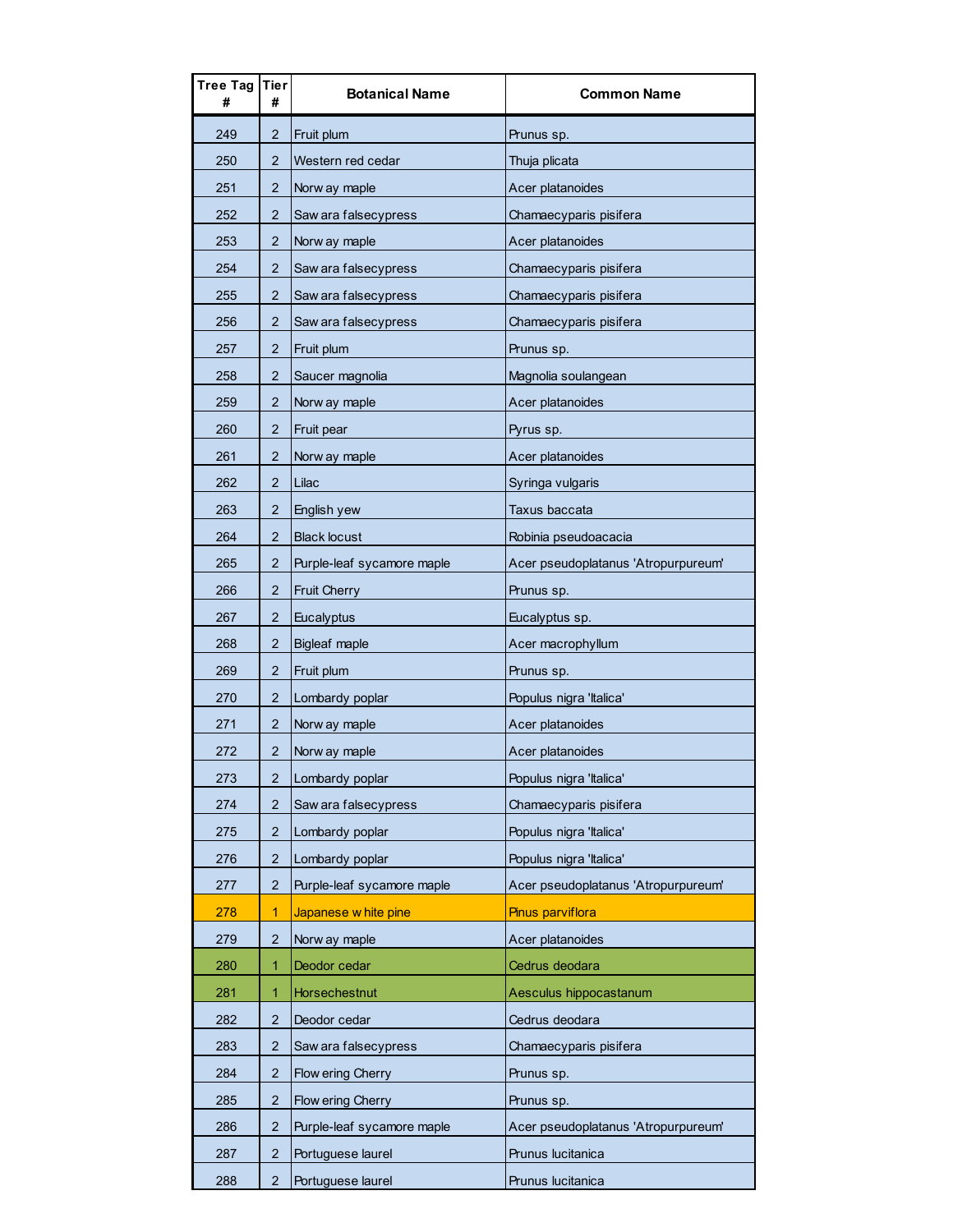| Tree Tag<br># | Tier<br>#      | <b>Botanical Name</b>      | <b>Common Name</b>                     |
|---------------|----------------|----------------------------|----------------------------------------|
| 289           | 2              | Saw ara falsecypress       | Chamaecyparis pisifera                 |
| 290           | 2              | <b>Black locust</b>        | Robinia pseudoacacia                   |
| 291           | 1              | Saw ara falsecypress       | Chamaecyparis pisifera 'Boulevard'     |
| 292           | $\overline{2}$ | Mountain pine              | Pinus mugo ssp. uncinata               |
| 293           | 2              | Chinese photinia           | Photinia serrulata                     |
| 294           | 1              | Port Orford Cedar          | Chamaecyparis law soniana              |
| 295           | 1              | <b>Port Orford Cedar</b>   | Chamaecyparis law soniana              |
| 296           | 1              | Port Orford Cedar          | Chamaecyparis law soniana              |
| 297           | $\overline{2}$ | Port Orford Cedar          | Chamaecyparis law soniana              |
| 298           | $\overline{2}$ | Saw ara falsecypress       | Chamaecyparis pisifera 'Plumosa Aurea' |
| 299           | $\overline{2}$ | Arborvitae                 | Thuja occidentalis 'Pyramidalis'       |
| 300           | $\overline{2}$ | Arborvitae                 | Thuja occidentalis 'Pyramidalis'       |
| 301           | $\overline{2}$ | Arborvitae                 | Thuja occidentalis 'Pyramidalis'       |
| 302           | $\overline{2}$ | Arborvitae                 | Thuja occidentalis 'Pyramidalis'       |
| 303           | 2              | Mazzard cherry             | Prunus avium                           |
| 304           | $\overline{2}$ | English holly              | llex aquifolium                        |
| 305           | $\overline{2}$ | Saw ara falsecypress       | Chamaecyparis pisifera                 |
| 306           | 2              | Scots pine                 | Pinus sylvestris                       |
| 307           | 2              | Mazzard cherry             | Prunus avium                           |
| 308           | $\overline{2}$ | Douglas-fir                | Pseudostuga menzeisii                  |
| 309           | $\overline{2}$ | Norw ay spruce             | Picea abies                            |
| 310           | 2              | Norw ay maple              | Acer platanoides                       |
| 311           | 2              | <b>Fruit Cherry</b>        | Prunus sp.                             |
| 312           | $\overline{2}$ | Norw ay maple              | Acer platanoides                       |
| 313           | 2              | Western red cedar          | Thuja plicata                          |
| 314           | 2              | Sycamore maple             | Acer pseudoplatanus                    |
| 315           | 2              | Saw ara falsecypress       | Chamaecyparis pisifera                 |
| 316           | $\overline{2}$ | Sycamore maple             | Acer pseudoplatanus                    |
| 317           | 2              | Scots pine                 | Pinus sylvestris                       |
| 318           | 2              | Norw ay spruce             | Picea abies                            |
| 320           | 1              | Norw ay maple              | Acer platanoides                       |
| 321           | 1              | Purple-leaf sycamore maple | Acer pseudoplatanus 'Atropurpureum'    |
| 322           | 2              | Silver maple               | Acer saccharinum                       |
| 323           | 2              | Silver maple               | Acer saccharinum                       |
| 324           | 2              | Western red cedar          | Thuja plicata                          |
| 325           | $\overline{2}$ | <b>Fruit Cherry</b>        | Prunus sp.                             |
| 326           | $\overline{2}$ | Norw ay maple              | Acer platanoides                       |
| 327           | $\overline{2}$ | Honey locust               | Gleditsia triacanthos                  |
| 330           | 2              | Flow ering plum            | Prunus sp.                             |
| 331           | $\overline{2}$ | Purple-leaf plum           | Prunus cerasifera 'Atropurpurea'       |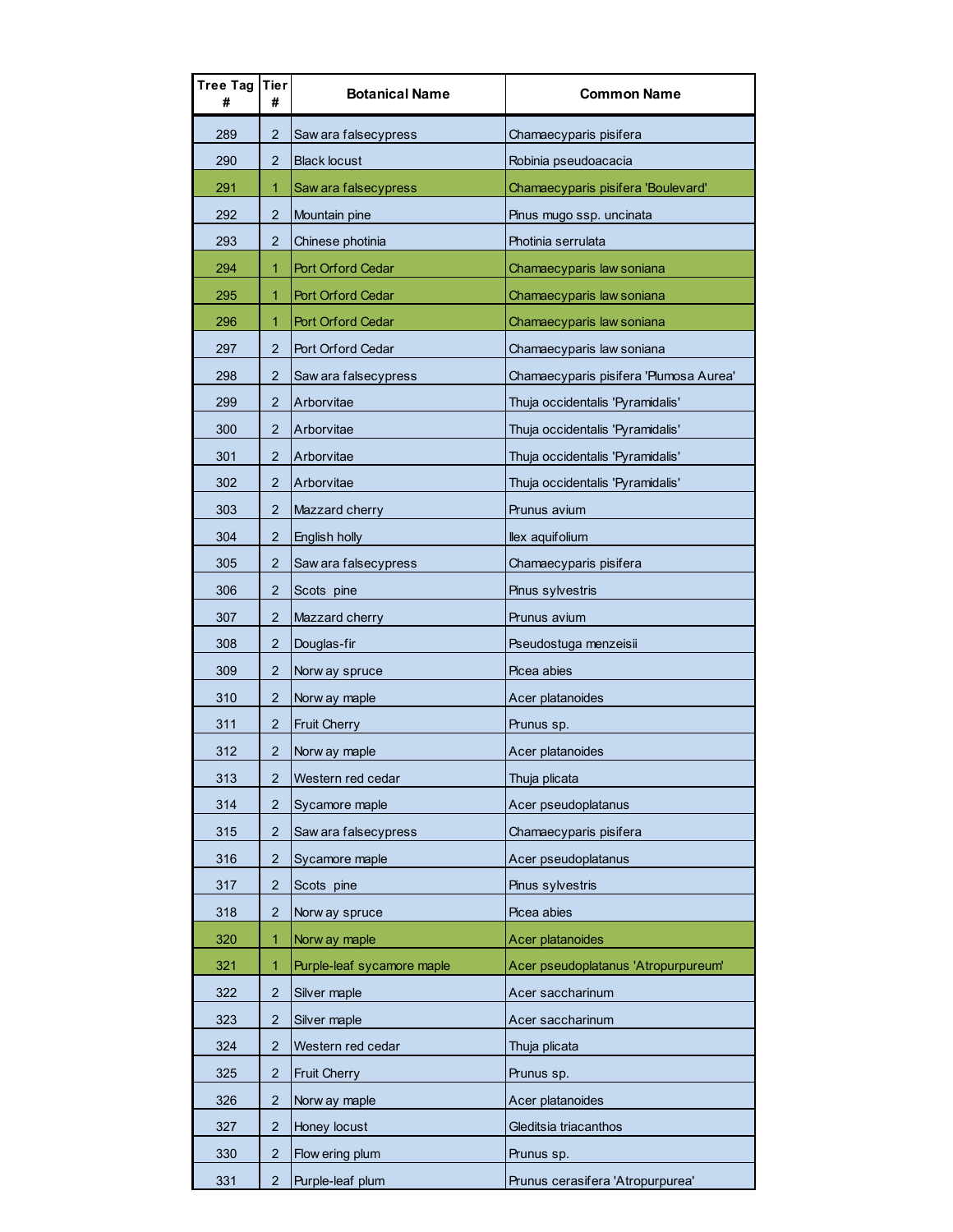| Tree Tag  <br># | Tier<br>#               | <b>Botanical Name</b> | <b>Common Name</b>     |
|-----------------|-------------------------|-----------------------|------------------------|
| 332             | 2                       | European w hite birch | Betula pendula         |
| 333             | 1                       | Scots pine            | Pinus sylvestris       |
| 334             | 2                       | English holly         | llex aquifolium        |
| 335             | $\overline{2}$          | Scots pine            | Pinus sylvestris       |
| 339             | 2                       | American elm          | Ulmus americana        |
| 340             | $\overline{2}$          | Green ash             | Fraxinus pennsylvanica |
| 341             | 1                       | Red oak               | Quercus rubra          |
| 342             | $\overline{2}$          | Flow ering cherry     | Prunus serrulata       |
| 343             | 2                       | <b>Black locust</b>   | Robinia pseudoacacia   |
| 344             | $\overline{2}$          | Siberian elm          | Ulmus pumila           |
| 345             | $\overline{2}$          | Norw ay maple         | Acer platanoides       |
| 346             | 2                       | Scots pine            | Pinus sylvestris       |
| 347             | 2                       | Norw ay maple         | Acer platanoides       |
| 348             | 2                       | Norw ay maple         | Acer platanoides       |
| 349             | 2                       | Norw ay spruce        | Picea abies            |
| 350             | 2                       | Norw ay maple         | Acer platanoides       |
| 351             | 1                       | Western red cedar     | Thuja plicata          |
| 352             | 2                       | Scots pine            | Pinus sylvestris       |
| 353             | 1                       | Monterey cypress      | Cupressus macrocarpa   |
| 354             | 2                       | English holly         | llex aquifolium        |
| 355             | 1                       | Norw ay maple         | Acer platanoides       |
| 356             | 1                       | Siberian elm          | Ulmus pumila           |
| 357             | $\overline{2}$          | Western red cedar     | Thuja plicata          |
| 358             | 1                       | Chinese photinia      | Photinia serrulata     |
| 359             | $\overline{\mathbf{c}}$ | Siberian elm          | Ulmus pumila           |
| 360             | 2                       | English elm           | Ulmus procera          |
| 361             | $\overline{2}$          | Siberian elm          | Ulmus pumila           |
| 362             | $\overline{2}$          | Plum                  | Prunus sp.             |
| 363             | 2                       | Norw ay spruce        | Picea abies            |
| 364             | 2                       | <b>Black locust</b>   | Robinia pseudoacacia   |
| 365             | 2                       | Chinese juniper       | Juniperus chinensis    |
| 366             | 2                       | Norw ay maple         | Acer platanoides       |
| 367             | 2                       | Western red cedar     | Thuja plicata          |
| 368             | 2                       | Chinese photinia      | Photinia serrulata     |
| 369             | $\overline{2}$          | Western red cedar     | Thuja plicata          |
| 370             | $\overline{2}$          | Norw ay maple         | Acer platanoides       |
| 371             | $\overline{2}$          | <b>Black locust</b>   | Robinia pseudoacacia   |
| 372             | 1                       | Norw ay spruce        | Picea abies            |
| 373             | $\overline{c}$          | Norw ay maple         | Acer platanoides       |
| 374             | $\overline{2}$          | Chinese photinia      | Photinia serrulata     |